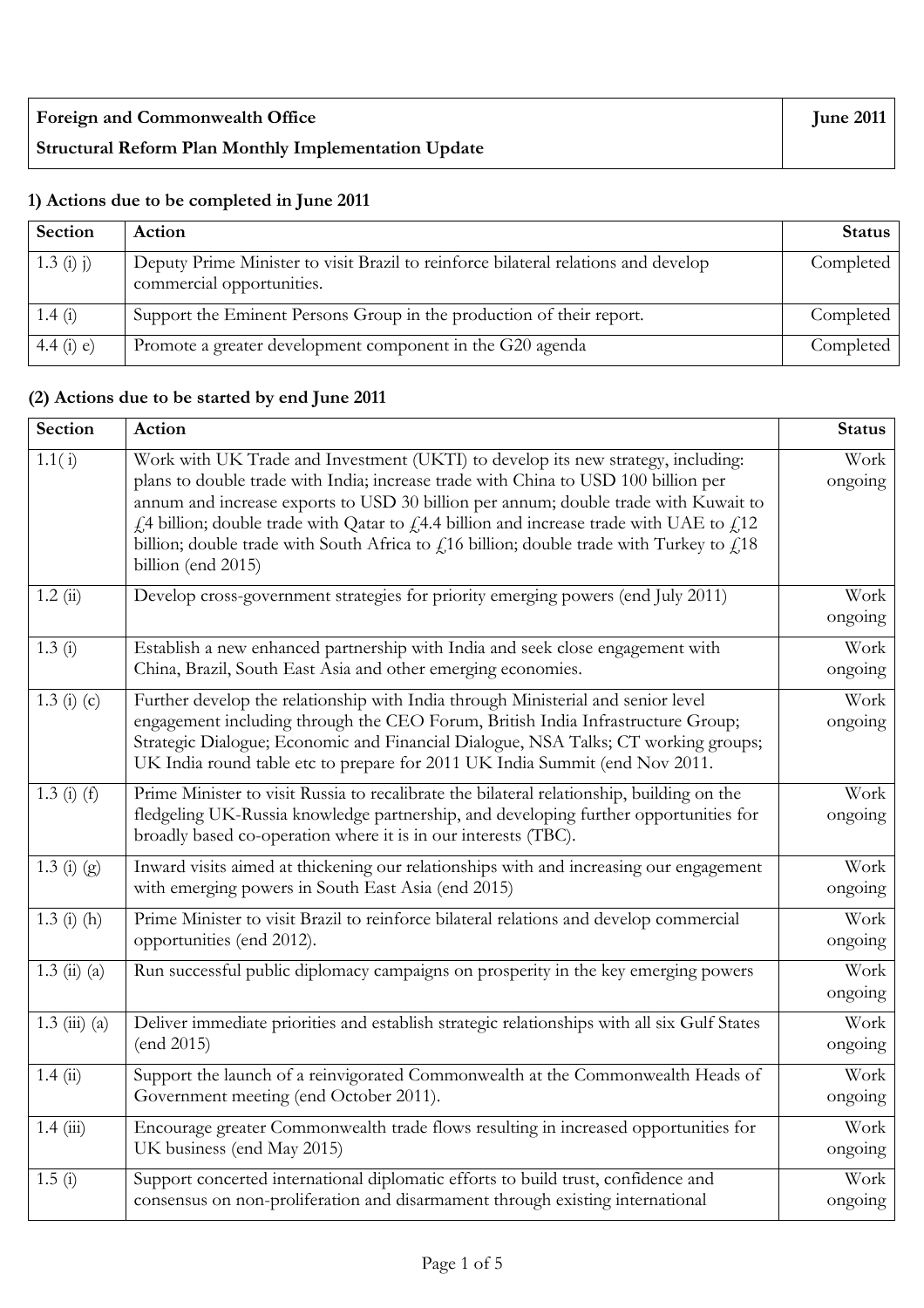|                       | framework and conventions etc (end May 2015)                                                                                                                                                                                                                                                        |                 |
|-----------------------|-----------------------------------------------------------------------------------------------------------------------------------------------------------------------------------------------------------------------------------------------------------------------------------------------------|-----------------|
| $1.5 \; (iv)$         | Play a leading role in an internationally-agreed twin-track diplomatic approach of<br>pressure and engagement to stop Iran obtaining a nuclear weapon (end May 2015)                                                                                                                                | Work<br>ongoing |
| 1.5(y)                | Play a leading role in the international nuclear and biological security effort including<br>through leading on the information security strand of the 2012 Nuclear Security Summit<br>in 2012 (end Jun 2012)                                                                                       | Work<br>ongoing |
| 1.6 $(i)$             | Secure a return to US led negotiations on the MEPP, based on clear parameters<br>supported by the international community, in order to deliver a framework agreement<br>within 12 months then leading to sovereign and independent Palestinian State living in<br>peace with Israel (end Sep 2011). | Work<br>ongoing |
| 1.6(i)                | Continue to press for an end to Israeli settlement construction in close co-ordination<br>with the US and key partners in order to preserve a two state solution (end Sep 2011).                                                                                                                    | Work<br>ongoing |
| 1.6(iii)              | Play a lead role within the international community to secure change on the ground in<br>Gaza, including acceleration of imports needed for core reconstruction and greater<br>movement of goods and people in order the revitalise the economy (end Sep 2011).                                     | Work<br>ongoing |
| 1.6 $(iv)$            | Provide political and financial support for the Palestinian Authority programme to build<br>the institutions of a future Palestinian state in order to prepare for a two state solution<br>and create a conducive environment for peace (end May 2015).                                             | Work<br>ongoing |
| $1.6 \text{ (vi)}$    | Support the process of transition to democratic government in Egypt and Tunisia,<br>including on electoral reform and the development of political parties, and offer<br>assistance to support the stabilisation of the Egyptian and Tunisian economies (end Jun<br>$2012$ ).                       | Work<br>ongoing |
| $1.6 \ (vi)$          | Play a leading role in the development of a peaceful and more democratic Libya within<br>existing international borders, including by working to ensure full implementation of all<br>relevant UN Security Council resolutions and other international commitments (end<br>Dec 2012).               | Work<br>ongoing |
| $\overline{1.7}$ (ii) | Secure continued commitment to ambitious action on climate change via a G8 Summit<br>agenda (end May 2011)                                                                                                                                                                                          | Work<br>ongoing |
| 1.7(iii)              | Work with DECC to support Ministerial visit to India as part of continued co-operation<br>on low carbon growth, trade and investment (end Oct 2011)                                                                                                                                                 | Work<br>ongoing |
| $1.7 \text{ (iv)}$    | Work through G20 Summit to reconfirm commitments to low carbon growth,<br>provision of climate finance and reduction of fossil fuel subsidies (end Nov 2011)                                                                                                                                        | Work<br>ongoing |
| 1.7(y)                | Work for a comprehensive global agreement on climate change, including, securing<br>significant progress at the UN Framework Convention on Climate Change negotiations<br>in Cancun and South Africa (end Dec 2011)                                                                                 | Work<br>ongoing |
| 1.7 (vi)              | Engage with US, Canada, Japan, African Union and Australia on national and global<br>security risks of climate change, working with MOD and DECC (end May 2015)                                                                                                                                     | Work<br>ongoing |
| $1.7 \ (vi)$          | Accelerate the global transition to a low carbon climate resilient economy, working with<br>EU institutions and partners (end May 2015)                                                                                                                                                             | Work<br>ongoing |
| 1.8(i)                | Conduct a comprehensive review of the UK's policies towards the Overseas Territories,<br>gain endorsement of a new Strategy for the Overseas Territories by the National<br>Security Council and begin to implement (end Jul 2011)                                                                  | Work<br>ongoing |
| 1.9(i)                | Work with UN partners to achieve significant progress towards an intermediate model<br>for UN Security Council reform (end Jul 2011)                                                                                                                                                                | Work<br>ongoing |
| 1.9(i)                | Contribute to the early expansion of the UN Security Council (end Dec 2012)                                                                                                                                                                                                                         | Work            |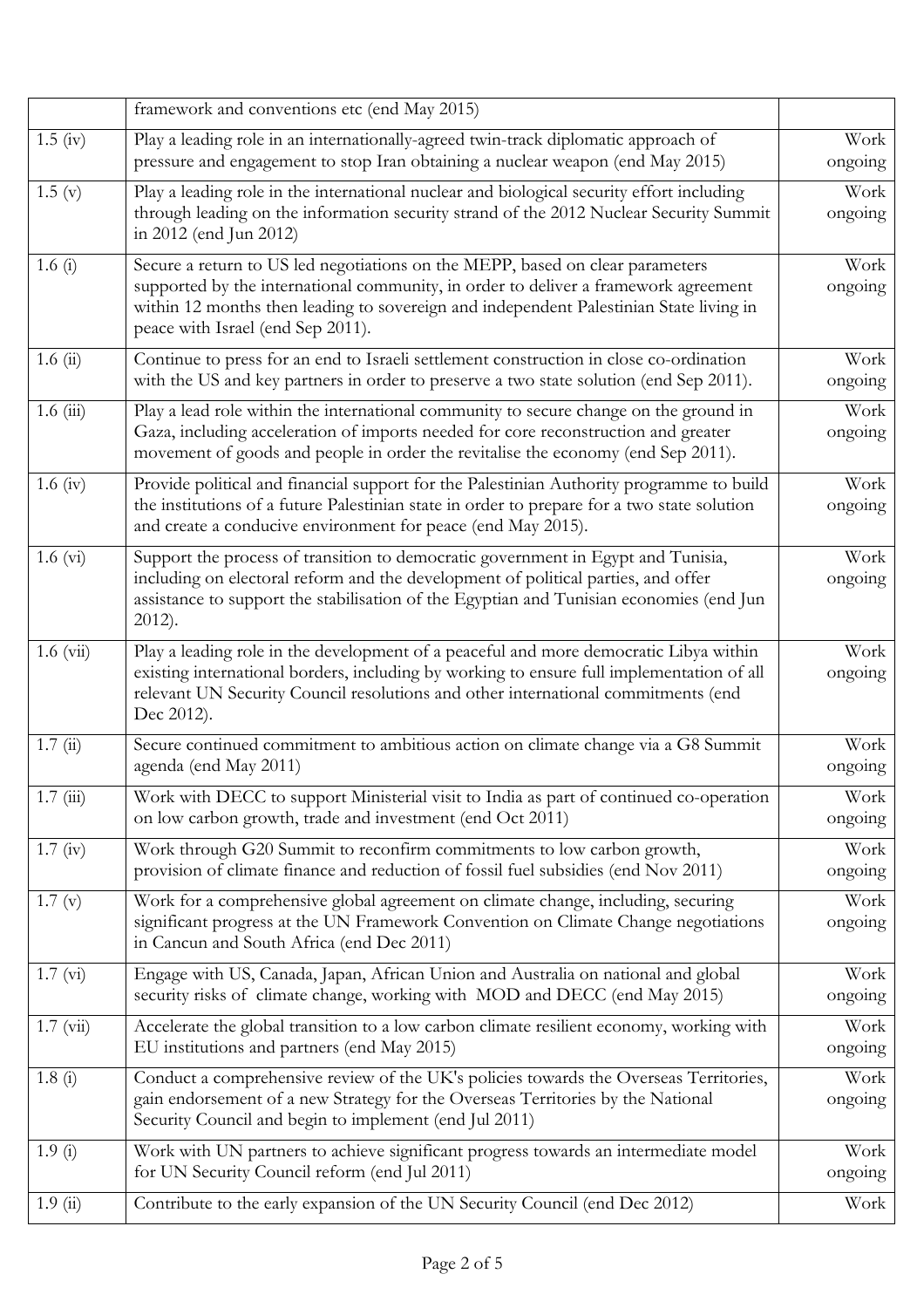|                 |                                                                                                                                                                                                                                                                                                                                                                                                                                     | ongoing         |
|-----------------|-------------------------------------------------------------------------------------------------------------------------------------------------------------------------------------------------------------------------------------------------------------------------------------------------------------------------------------------------------------------------------------------------------------------------------------|-----------------|
| 2.1(i)          | Work for a political process to be underway by the time of the first International<br>Security Assistance Force (ISAF) troop withdrawals, planned for July 2011 (end Jul<br>2011)                                                                                                                                                                                                                                                   | Work<br>ongoing |
| $2.1$ (ii)      | Work with international partners and the Afghan Government on the transition of<br>security from ISAF to Afghan security forces by the end of 2014. Attend NATO<br>Summit and commit to a way forward on transition, with the first phase beginning in<br>early 2011 (end Dec 2014)                                                                                                                                                 | Work<br>ongoing |
| $2.1$ (iii)     | Work with ISAF partners to encourage all to stay the course, maintaining a force<br>presence in Afghanistan during the transition process, and contributing to building the<br>capacity of Afghan security forces (end Dec 2014)                                                                                                                                                                                                    | Work<br>ongoing |
| $2.1$ (iv)      | Work with international partners to align efforts, including (a) the United States, (b)<br>NATO, (c) UN, (d) regional countries such as Pakistan, India and Saudi Arabia, and (e)<br>the EU (end Dec 2011)                                                                                                                                                                                                                          | Work<br>ongoing |
| 2.1 (v)         | Work with Afghan government and international partners to deliver a successful Bonn<br>conference which covers transition and political issues (end Oct 2011)                                                                                                                                                                                                                                                                       | Work<br>ongoing |
| 2.1 (vi)        | Support Turkey in its preparations for an October conference to improve regional co-<br>operation on Afghanistan (Oct 2011)                                                                                                                                                                                                                                                                                                         | Work<br>ongoing |
| $2.2$ (i) (b)   | Begin to provide monthly written updates to Parliament, including reports on progress<br>in the implementation of Kabul and London commitments (end May 2015)                                                                                                                                                                                                                                                                       | Work<br>ongoing |
| $2.3$ (i) (b)   | The British Pakistan Foundation helps to deliver stronger people to people links<br>between the UK and Pakistan (end May 2015)                                                                                                                                                                                                                                                                                                      | Work<br>ongoing |
| $2.3$ (i) (c)   | Set up and implement a programme of regular contacts, including visits, between the<br>PM and other Minsters with their Pakistani counterparts (end May 2015)                                                                                                                                                                                                                                                                       | Work<br>ongoing |
| $2.3$ (i) (d)   | Support Pakistan's efforts to implement a package of reforms agreed with the<br>International Financial Institutions (end May 2015)                                                                                                                                                                                                                                                                                                 | Work<br>ongoing |
| $2.3$ (i) (e)   | Enhance practical co-operation through the UK/Pakistan CT Joint Working Group<br>(end May 2015)                                                                                                                                                                                                                                                                                                                                     | Work<br>ongoing |
| $2.3$ (ii) (a)  | Prepare the ground for a successful Friends of Democratic Pakistan Ministerial Meeting<br>$($ autumn 2011)                                                                                                                                                                                                                                                                                                                          | Work<br>ongoing |
| $2.3$ (ii) (b)  | Strengthen the EU's relationship with Pakistan, including through: the delivery of<br>preferential market access (GSP+), increased development assistance, and high level<br>contacts (end Dec 2011)                                                                                                                                                                                                                                | Work<br>ongoing |
| $2.3$ (iii)     | Work in partnership with Pakistan to tackle terrorist threats including high level<br>diplomatic engagement and Ministerial visits and a programme of counter-terrorism<br>assistance to help the Pakistan government to disrupt terrorist activity (autumn 2011)                                                                                                                                                                   | Work<br>ongoing |
| 3.3(i)          | Organise an international conference on cyber security in 2011 (end Nov 2011)                                                                                                                                                                                                                                                                                                                                                       | Work<br>ongoing |
| 4.1 $(i)$ $(a)$ | Political and practical support to Croatia in fulfilling necessary accession criteria in 2011<br>to enable accession negotiations to close (end May 2015)                                                                                                                                                                                                                                                                           | Work<br>ongoing |
| 4.1 $(i)$ $(b)$ | Support progress towards Turkey's EU accession, work for deeper EU Turkey strategic<br>relations through: working closely with EU member state counterparts and the<br>European Commission; and working with Turkey both bilaterally and at EU level to<br>support progress in their domestic reform programme, enabling further chapters to be<br>open; all parties involved in the Cyprus talks to achieve a solution: the key to | Work<br>ongoing |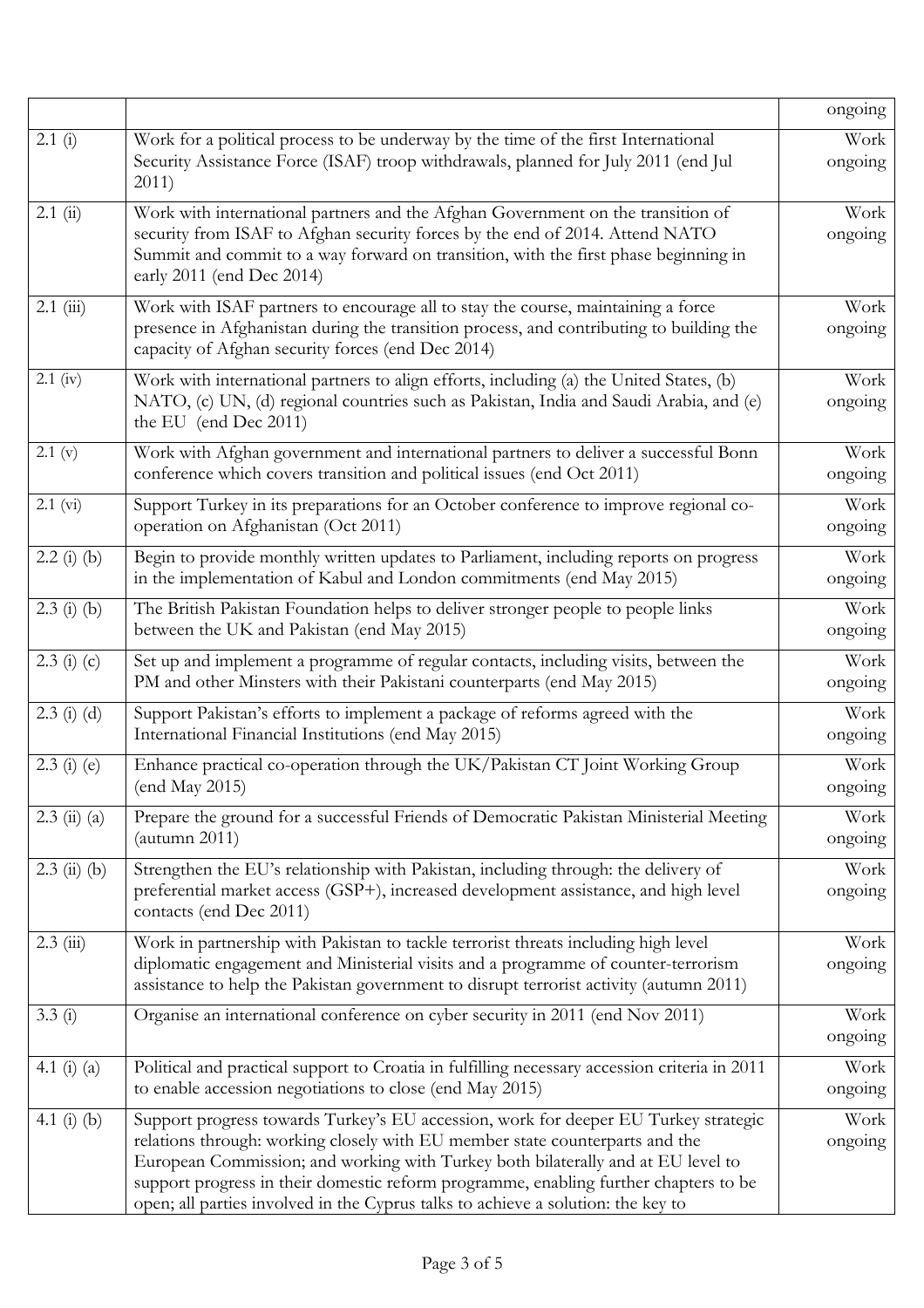|                 | unblocking Turkey's accession process in the long term (end 2011)                                                                                                                                                                                                                                                                        |                 |
|-----------------|------------------------------------------------------------------------------------------------------------------------------------------------------------------------------------------------------------------------------------------------------------------------------------------------------------------------------------------|-----------------|
| 4.1 (i) $(c)$   | Support steady progress in Iceland's EU accession negotiations, encourage the Icelandic<br>authorities to develop and maintain necessary reforms end commercial whaling and<br>resolve Icesave (end May 2015)                                                                                                                            | Work<br>ongoing |
| $4.1(i)$ (d)    | Support an EU future for the Western Balkans region, once clear membership criteria<br>are met. Support and encourage countries in the region to deliver reforms including<br>through the EU accession process; focussing on stability, democracy rule of law,<br>reconciliation, continued resolution of conflict legacy (end May 2015) | Work<br>ongoing |
| 4.3 $(i)$       | Seek tough and effective EU engagement on Iran (end May 2015)                                                                                                                                                                                                                                                                            | Work<br>ongoing |
| $4.3 \; (ii)$   | Push for a renewed European Neighbourhood Policy which can offer incentives for<br>political reform in partner countries, especially those in transition (end Sep 2011)                                                                                                                                                                  | Work<br>ongoing |
| $4.3$ (iii)     | Work to promote stability in the Western Balkans (end May 2015)                                                                                                                                                                                                                                                                          | Work<br>ongoing |
| 4.3 (iv) (a)    | Ensuring that 10% of EAS Assistant Director and above positions are filled by British<br>nationals (end Dec 2013)                                                                                                                                                                                                                        | Work<br>ongoing |
| 4.3 (iv) (b)    | Influence EAS policies to ensure they support UK security and prosperity the EAS only<br>acts where mandated to do so by Treaties (end Dec 2013)                                                                                                                                                                                         | Work<br>ongoing |
| 4.4 $(i)$ $(a)$ | Implement the EU Energy Third Package effectively (end May 2015)                                                                                                                                                                                                                                                                         |                 |
| 4.4 $(i)$ $(d)$ | Support the Delivery of an ambitious EU India Free Trade Agreement (end 2011)                                                                                                                                                                                                                                                            | Work<br>ongoing |
| 4.4 $(i)$ $(f)$ | Encourage a strong EU position in the UN Framework Convention on Climate Change<br>negotiations in Cancun and South Africa (end Dec 2011)                                                                                                                                                                                                | Work<br>ongoing |
| 4.4(ii)         | Work with the Treasury to ensure that the next EU Financial Perspectives reflect<br>Britain's views and take account of economic circumstances (end Dec 2012)                                                                                                                                                                            | Work<br>ongoing |
| 4.4 $(iv)$      | Ensure that the British perspective is reflected in EU institutions by increasing the<br>number of British citizens entering EU institutions (end Jun 2012)                                                                                                                                                                              | Work<br>ongoing |
| 5.1 $(i)$       | Work with other government departments to agree a joint approach to enhance British<br>"soft power" that uses all our national instruments, including a world-class programme<br>of aid (end May 2011)                                                                                                                                   | Work<br>ongoing |
| 5.1(i)          | Align the work of the British Council and the BBC World Service with this programme<br>(end 2012)                                                                                                                                                                                                                                        | Work<br>ongoing |
| 5.1 (iii) (b)   | Set out an Arab Partnership agenda shaping UK and international policy impact across<br>the Middle East and North Africa region (end Oct 2011)                                                                                                                                                                                           | Work<br>ongoing |
| 5.1 (v) $(a)$   | Devise a strategy to enhance the impact of UK contribution to conflict prevention (end<br>2011)                                                                                                                                                                                                                                          | Work<br>ongoing |
| 5.1 (vi)        | Promote and project UK values to ensure that the UK models and upholds legal<br>obligations robustly and without scope for abuse, including on universal jurisdiction<br>(end May 2015)                                                                                                                                                  | Work<br>ongoing |
| 5.2 $(i)$       | Work with the NSC to assess whether a review is needed to improve the coherence and<br>impact of UK aid and diplomacy overseas (end Dec 2011)                                                                                                                                                                                            | Work<br>ongoing |
| $5.3$ (ii)      | Publish a Green Paper on how intelligence is treated in the full range of judicial<br>proceedings (end Jul 2011)                                                                                                                                                                                                                         | Work<br>ongoing |